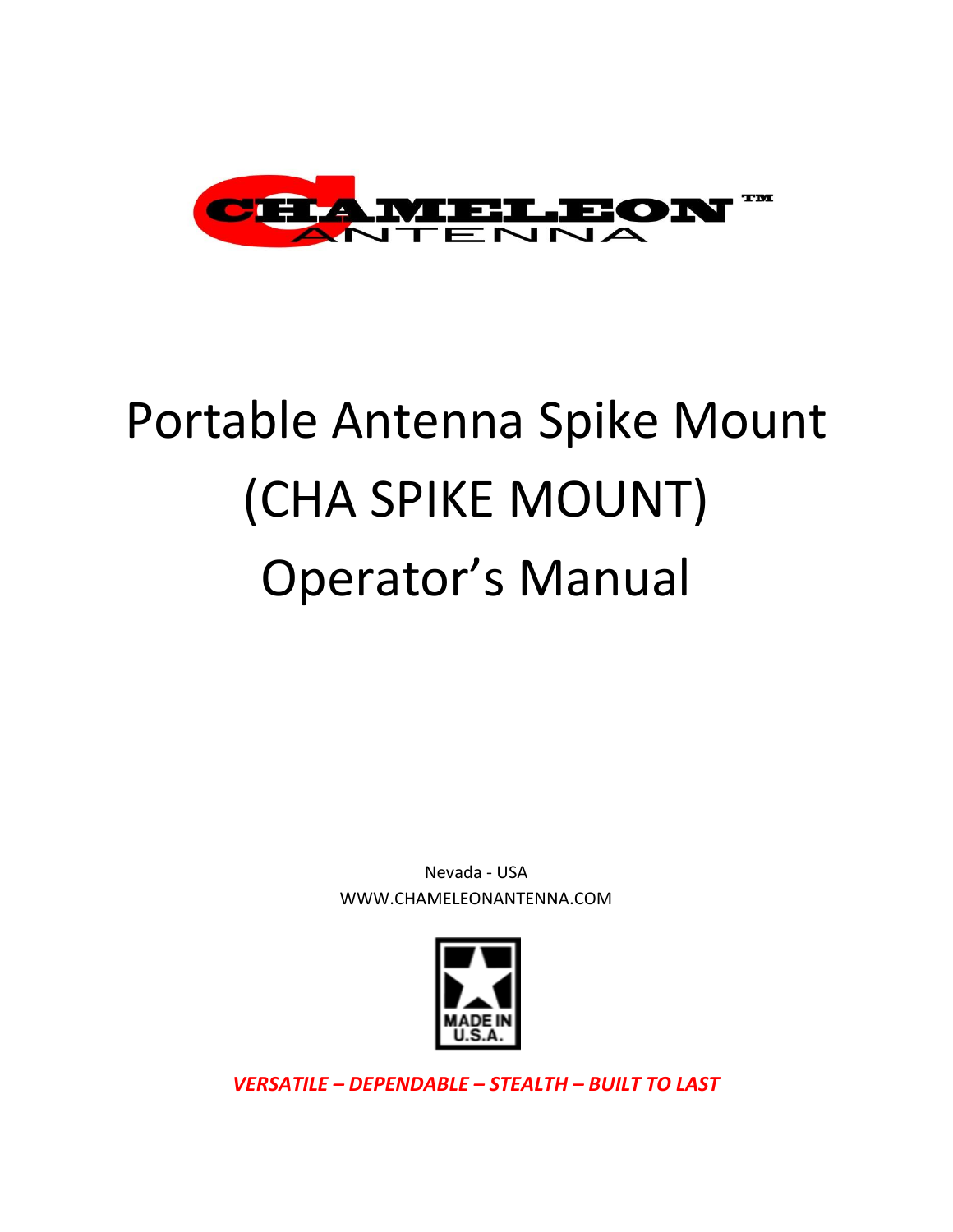## **Table of Contents**

All information on this product and the product itself is the property of and is proprietary to Chameleon Antenna™. Specifications are subject to change without prior notice.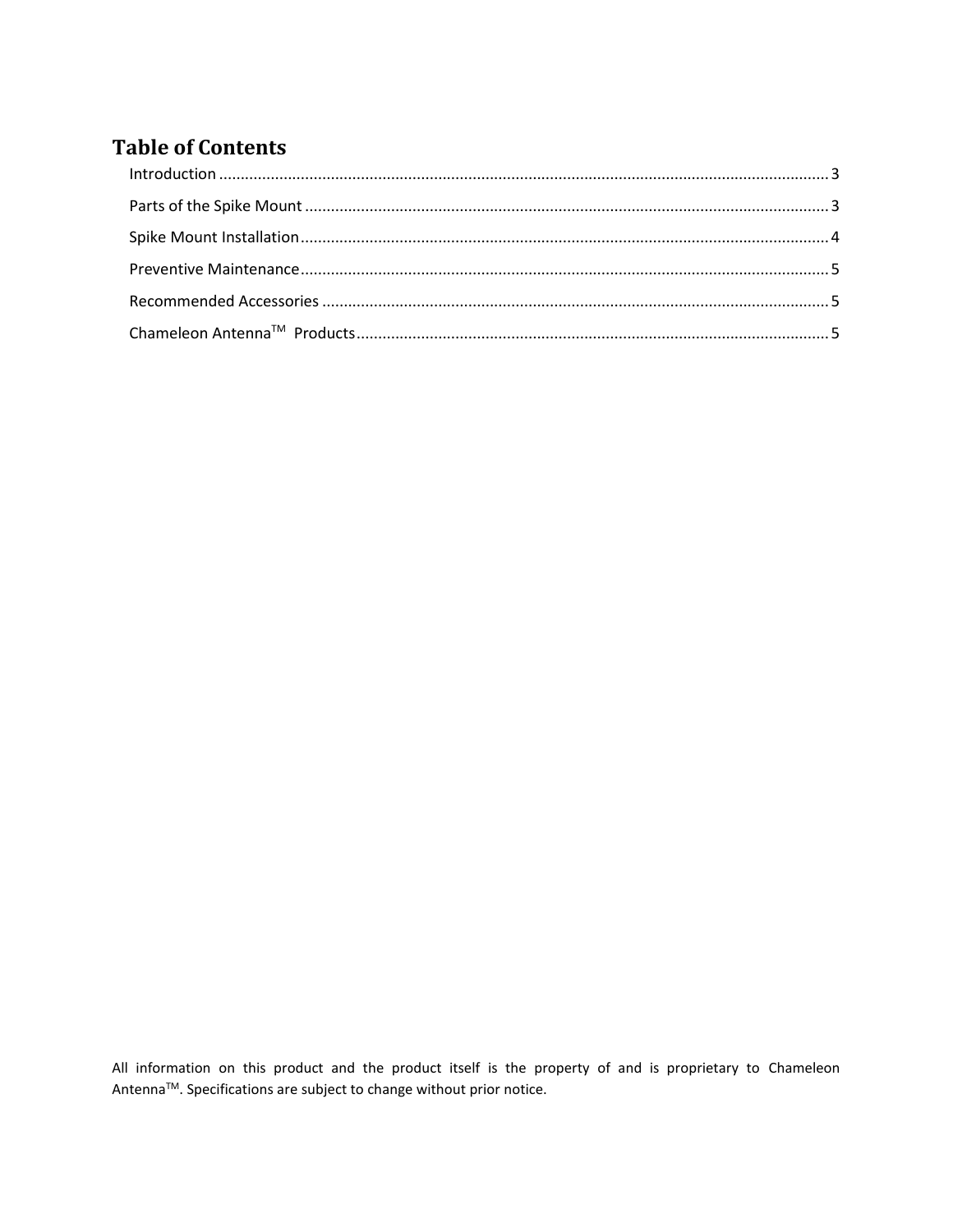## <span id="page-2-0"></span>**Introduction**

Thank you for purchasing and using the Chameleon AntennaTM Portable Antenna Spike Mount (CHA SPIKE MOUNT), see plate (1). The CHA SPIKE MOUNT is an innovative new product built exclusively by the skilled machinists at Chameleon AntennaTM. It is a precision fabricated heavy-duty stainless-steel stake with a fitting for attaching the CHA Hybrid HF antenna base and a counterpoise. It is rugged and highly portable and enables easy ground mounting of the Chameleon Antenna<sup>™</sup> HF Modular Portable Antenna System (CHA MPAS) or Hybrid Portable HF Antenna (CHA HYBRID MINI/MICRO). The CHA SPIKE MOUNT is an essential accessory for these two antenna systems.



**Plate 1. Chameleon Spike Mount with Hybrid Micro and Counterpoise.**

## <span id="page-2-1"></span>**Parts of the Spike Mount**

The CHA SPIKE MOUNT is comprised of the following components, see plate (2):

- **a. Ground Spike** 13 ½" stainless-steel rod with tapered end.
- **b. Mount Fitting** attached to top of the Ground Spike (a) and has the Threaded Socket (c) in the top and Counterpoise Knob (d) on the side.
- **c. Threaded Socket** recessed 3/8" x 24 threaded socket for attaching the CHA HYBRID MINI/MICRO.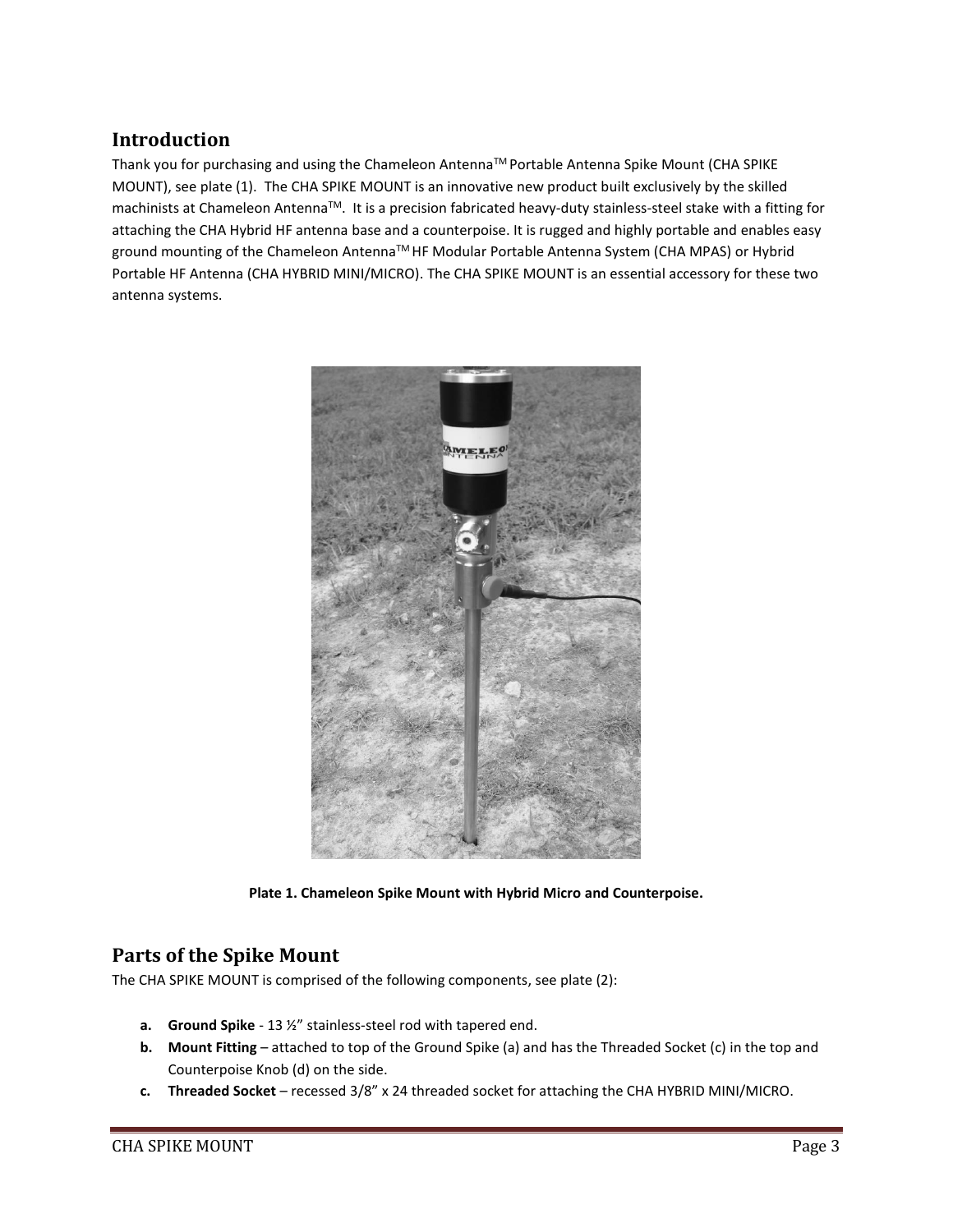**d. Counterpoise Knob** – Knurled knob with bolt used to connect counterpoise wires.



#### **Plate (2). CHA SPIKE MOUNT Components.**

## <span id="page-3-0"></span>**Spike Mount Installation**

The CHA SPIKE MOUNT is highly portable and easy to install. Follow the instructions below to install the CHA SPIKE MOUNT. You will need a plastic tent peg mallet or a rubber mallet (although a plastic or rubber mallet is best, a metal-faced hammer is also acceptable).

- 1. Select a location free from large rocks, tree roots, and overhead obstructions or hazards.
- 2. IMPORTANT: Ensure the CHA HYBRID MINI/MICRO is not attached to the CHA SPIKE MOUNT.
- 3. Push the tapered end of the Ground Spike (a) into the ground.
- 4. Firmly strike the top of the Mount Fitting repeatedly with the mallet until the Ground Spike is 10-12 inches into the ground (1-3 inches remaining above the surface) depending upon the firmness of the ground and length of the antenna. CAUTION: Do not strike the top CHA HYBRID MINI/MICRO, as this will damage it.
- 5. Attach the HYBRID MINI/MICRO as shown in plate (3). Tighten by hand.

6. Unscrew the Counterpoise Knob (d) by turning counter-clockwise. Place the lugs of the counterpoise wires over the Counterpoise Knob bolt. Reinsert the Counterpoise Knob bolt into the threads on the side of the Mount Fitting and tighten by turning clockwise until snug.



**Plate 3. Hybrid Micro Attachment to Spike**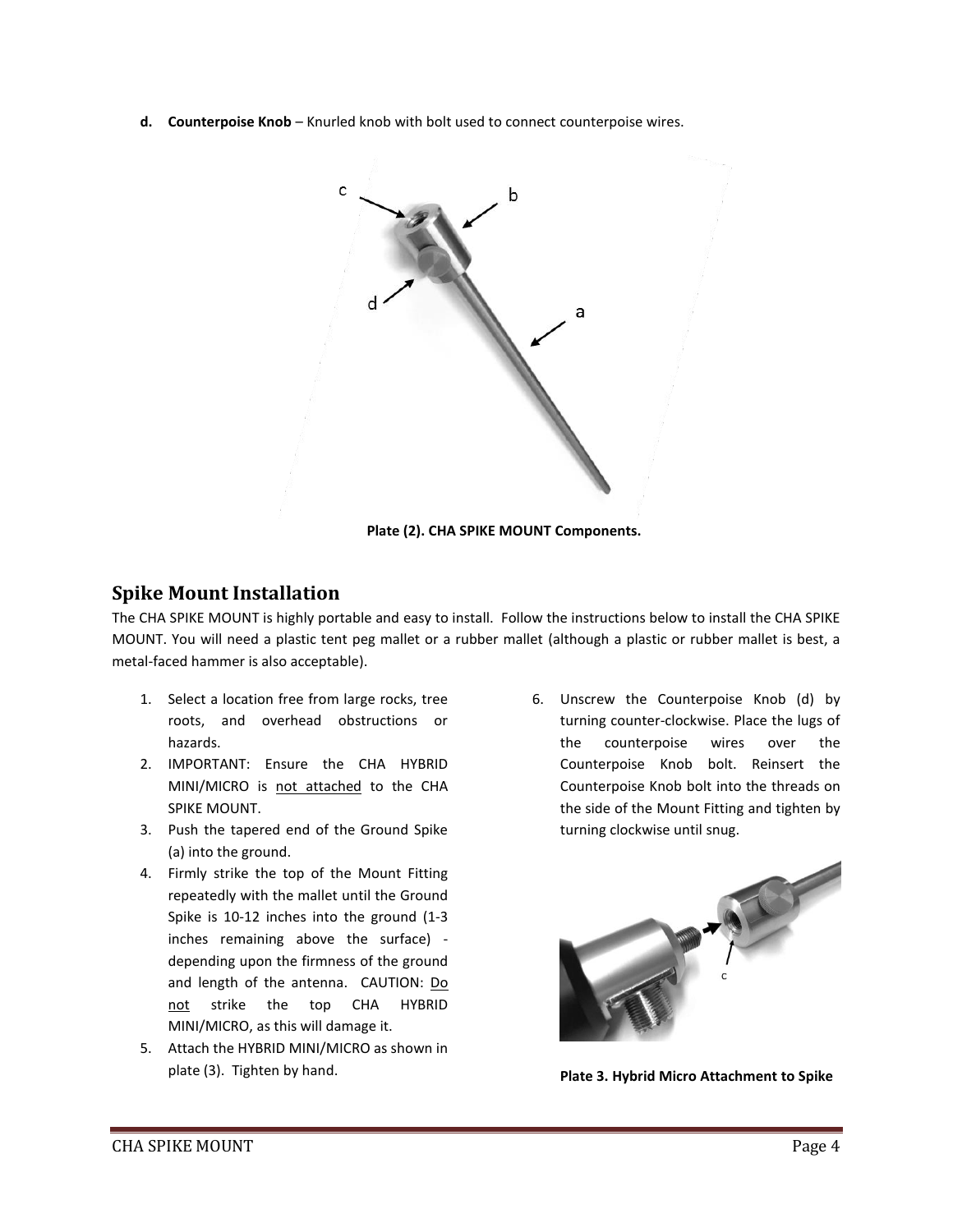- 
- 7. Extend the counterpoise wires. 8. This completes installation of the CHA SPIKE MOUNT.

### <span id="page-4-0"></span>**Preventive Maintenance**

After use, detach the CHA HYBRID MINI/MICRO and Counterpoise Knob (d) from the Mount Fitting (b). Rinse the CHA SPIKE MOUNT with water to remove dirt and grit, especially from the Mount Fitting threaded sockets and Counterpoise Knob (d) bolt threads. Spray a light lubricant, such as WD-40, into the threaded areas and reinsert the Counterpoise Knob.

## <span id="page-4-1"></span>**Recommended Accessories**

The following accessories are recommended:

- 1. Counterpoise Kit Available from Chameleon AntennaTM. The system will create the ground-plane needed for the MPAS or CHA HYBRID MINI/MICRO vertical antenna. The kit contains four 25' radials on line winders and four tent stakes for superb portability. Each radial has an isolation ring on one end and a connection lug, for attachment to the CHA SPIKE MOUNT, on the other end. The system will greatly increase the efficiency of a ground mounted vertical antenna over a single counterpoise wire.
- 2. Coaxial Cable Assembly Available from Chameleon Antenna<sup>TM</sup>. A 50' coaxial cable assembly made from RG-58A coaxial cable. The cable has PL-259 connectors at each end and an integrated RFI isolation choke. It will improve the performance of the MPAS or CHA HYBRID MINI/MICRO antennas by keeping Radio Frequency (RF) energy from travelling back along the shield of the coaxial cable.
- 3. Plastic Tent Peg Mallet Available from almost any store selling camping gear. A lightweight solution for driving the CHA SPIKE MOUNT into the ground.

## <span id="page-4-2"></span>**Chameleon AntennaTM Products**

The following products are available for purchase at Chameleon Antenna<sup>TM</sup>. *Go to* [http://chameleonantenna.com](http://chameleonantenna.com/) *for ordering and more information.*

**CHA P-LOOP 2.0** - The CHA P-LOOP 2.0 was designed with portability, ease of use simplicity, ruggedness and high performance in mind. Unlike any other similar antennas on the market, the CHA P-LOOP 2.0 is made with premium materials that are precisely manufactured and assembled in the USA! This is an exciting new product from Chameleon Antenna. Easily deployable HF magnetic loop antennas, also called small transmitting loops, have been routinely used for many years in military, diplomatic, and shipboard HF communication links, where robust and reliable general coverage radio communication is a necessity. Covers 7.0-29.7 MHz.

**CHA F-LOOP 2.0** – The CHA F-LOOP 2.0 was designed with portability, ease of use simplicity, ruggedness and high performance in mind. Unlike any other similar antennas on the market, the CHA F-LOOP 2.0 is made with premium materials that are precisely manufactured and assembled in the USA! Easily deployable HF magnetic loop antennas, also called small transmitting loops, have been routinely used for many years in military, diplomatic, and shipboard HF communication links, where robust and reliable general coverage radio communication is a necessity. Covers 3.5-29.7 MHz.

**CHA WINDOM 40** – The CHA WINDOM 40 Antenna is designed for 40, 20, and 10 meters. Amateur Bands from 60 through 10 meters can be operated using an antenna tuner. Built with the portable operator in mind, it is very light weight, easy to set up, and comes with a military-style pouch.

**CHA EMCOMM II** - The CHA EMCOMM II Antenna has been specially designed for backup emergency